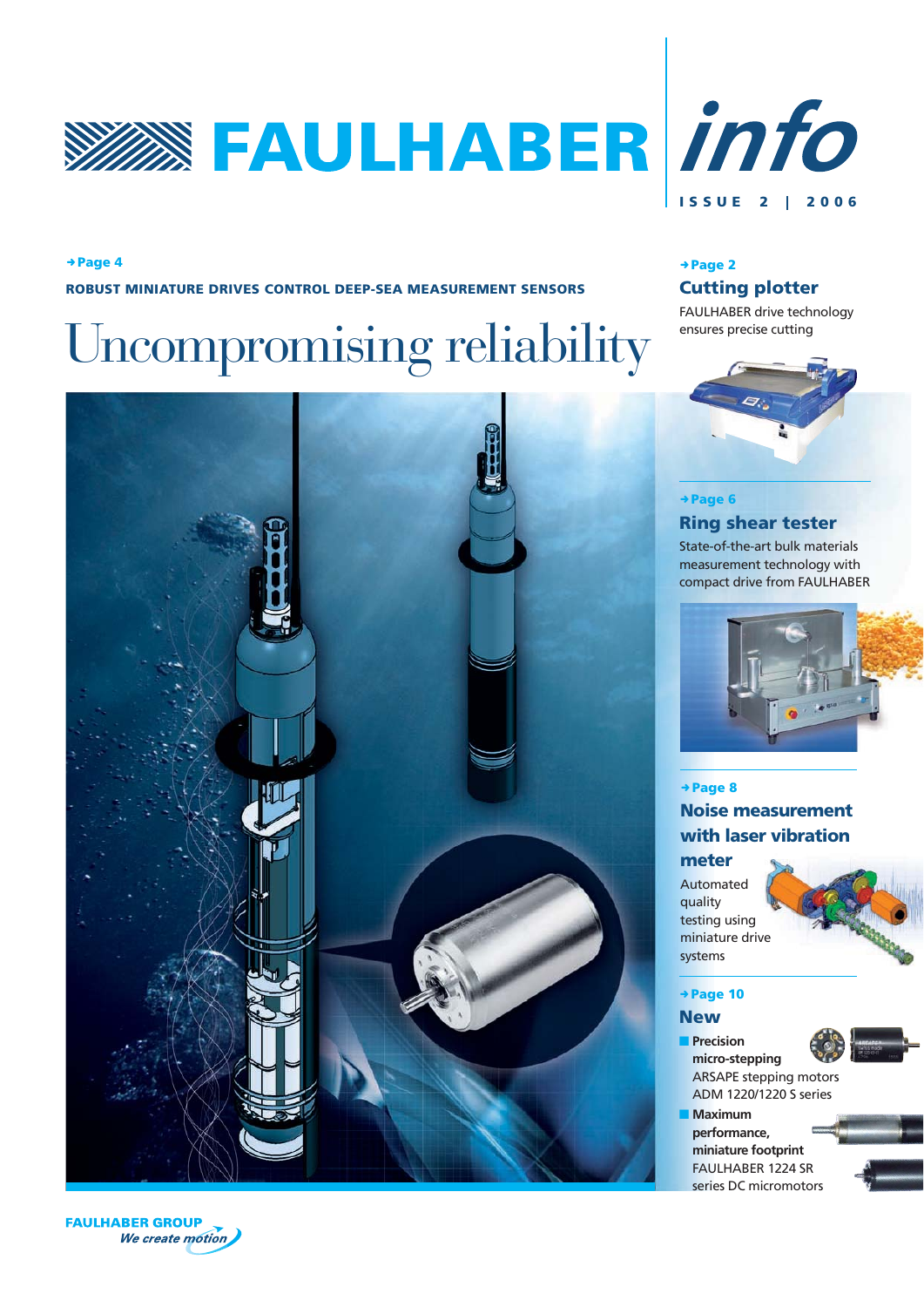**WEE** FAULHABER *info* 

**ENGINEERING APPLICATION**

# Customized packaging





## **MINIATURE DRIVES FOR THE REDESIGN**

**Practically all modern products require protective packaging for shipment and handling. Paper remains the number one choice of material because, in the form of cardboard or (corrugated) cartons, it allows a multitude of customized design options. Prototype models are essential for the quick testing of design and functionality of a new design in practice. Making them by hand is too expensive and imprecise. But handy cutting plotters come to the rescue for office use. The state-of-the-art all-rounder converts CAD data directly into finished cut samples.**

pensive; stamping tools also cost a lot of money. So it's a good idea to test a new design on prototypes before making expensive investments. The specialist in cutting equipment, Lasercomb of Notzingen, has developed a new generation of multifunctional plotters for such purposes. Reliability, precision and an attractive price are right at the top of the specification. It requires in-depth know-how of plotter technology and powerful motors for the compact drive. To realize the demanding specifications, the manufacturer also works together with its longterm drive supplier, FAULHABER. This means proven modules can be employed as well as the rapid and expert implementation of optimum changes to the new concept.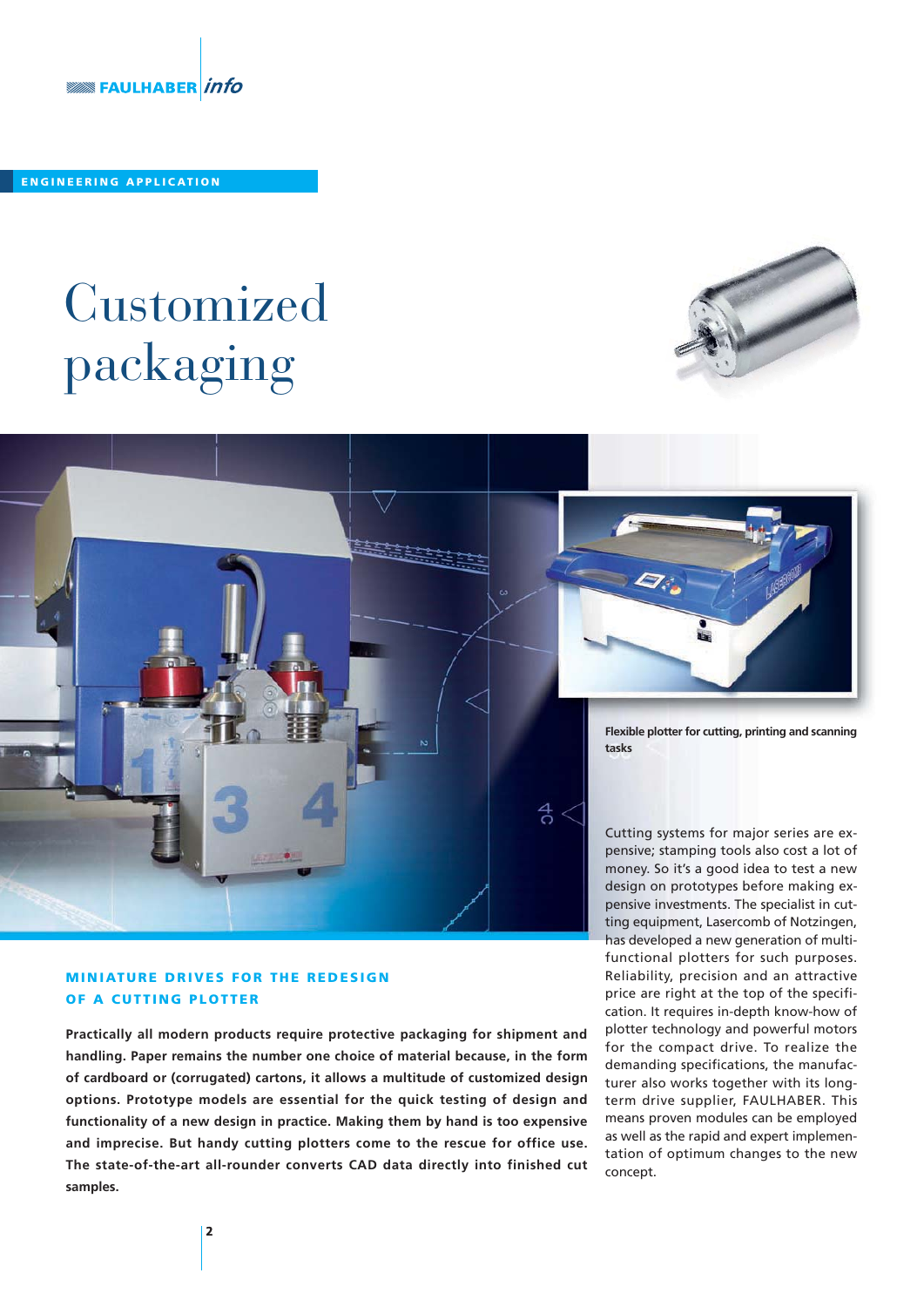#### **Compact and maintenancefriendly**

Initially the demand was for the development of a small, reasonably priced plotter with all the features of its big brother. But a straightforward transfer of the concept into a smaller version was not possible; the cabling costs alone would have taken it out of the price range. Hence, the decision was made to use a compact CNC controller in the top-hat module. A second innovation was to incorporate two CANopen nodes, thus minimizing the cabling costs. One node is responsible for the inputs/outputs as a control bus and the other – cycled at a higher frequency – operates as a control bus for the drives. This ensures rapid and precise guidance of the tool in the tool head. At the same time, it was possible to reduce the number of trailing cables to the head from 17 to just one cable, including the power supply, in the first draft.

The ProDigi plotter provides maximum performance despite its extremely compact construction. Depending on the model, work surfaces of 800 x 1,300 mm to 3,100 x 1,700 mm from the tool head are traversed at speeds of up to 100 m/min (1.66 m/s) and an acceleration of 5 m/s, saving time during empty runs. In full cutting operation, it achieves up to 30 m/min, and as a drawing plotter it can even reach 50 m/min. A simple change of tools on the head is all that is required for reconfiguration; the electronics then adjust the cutting or drawing parameters via the sensitive controllable motors – and all this at a very low noise level making it ideal for the office. The drive power required by the plotter and the tools is provided by state-of-the-art DC motors. Some users even produce their small series on these robust ProDigi plotters!

#### **Custom-made DC miniature drives**

Once the characteristics of the plotter were specified, the designers had to select the drive components to meet these specifications. As they have done for more than 10 years, they also started work on

this with FAULHABER right from the outset. The compact dimensions of the motors in the tool head were the most important aspect in this case. Here, four motors must be mounted in a limited space for controlling the Z-axis (i.e. knife stroke movement) and the C-axis (i.e. horizontal movement of the head). Each pair of motors is responsible for a tool fixture. All motors are pre-configured with connection cables and incremental



**Controller and miniature drives call for different solutions: optimally implemented, only a single trailing cable is now required for the controller and power supply**

encoders. The connectors are then simply attached to a so-called "switching panel" that provides the connections for the motor and the add-on modules as well as the special plug configuration for the control side. The advantage of this solution is that, in an emergency, the customer himself can replace the motor using Plug-and-Play, which means the customary resoldering of special connections required in the past is no longer necessary. A seal against the inevitable paper dust also improves the lifetime of the robust motors – without disruptive foreign bodies, the frictional pairing of brushes/ collectors is subject to much less wear.

To guide the cutting knife to the precise height, a 28 W motor with 180 mNm torque at a diameter of 35 mm and length of 57 mm is installed in the head. With a lifting spindle as a self-locking gear reduction, the cutting knife can be precisely positioned with zero backlash. In www.lasercomb.com

contrast, complete motor gear units consisting of an 80 W motor with 530 mNm and flanged metal planet gears are used for the C-axis. The high dynamics of the DC motors permit digital table height compensation (vertical tool tracking) over the entire work surface, thereby enabling a high degree of precision. This ensures a constant distance from the tool to the vacuum table and, hence, also to the material to be processed.



**Compact tool head with four motors for twoaxis control. The drive is hidden under the cover to save space**

Nowadays miniature drives can be individually adjusted to the desired requirements – just like their big brothers.

If the drive is matched with the application requirements from the outset, many problems and compromises that may arise with standard motors can be avoided during the design. This means special characteristics in the type of construction, performance, electromagnetic compatibility, Plug-and-Play or sealing against specific media are also easy to implement. The user saves his own development time and is quicker on the market with his product – an advantage that is otherwise difficult to achieve.

weblinks.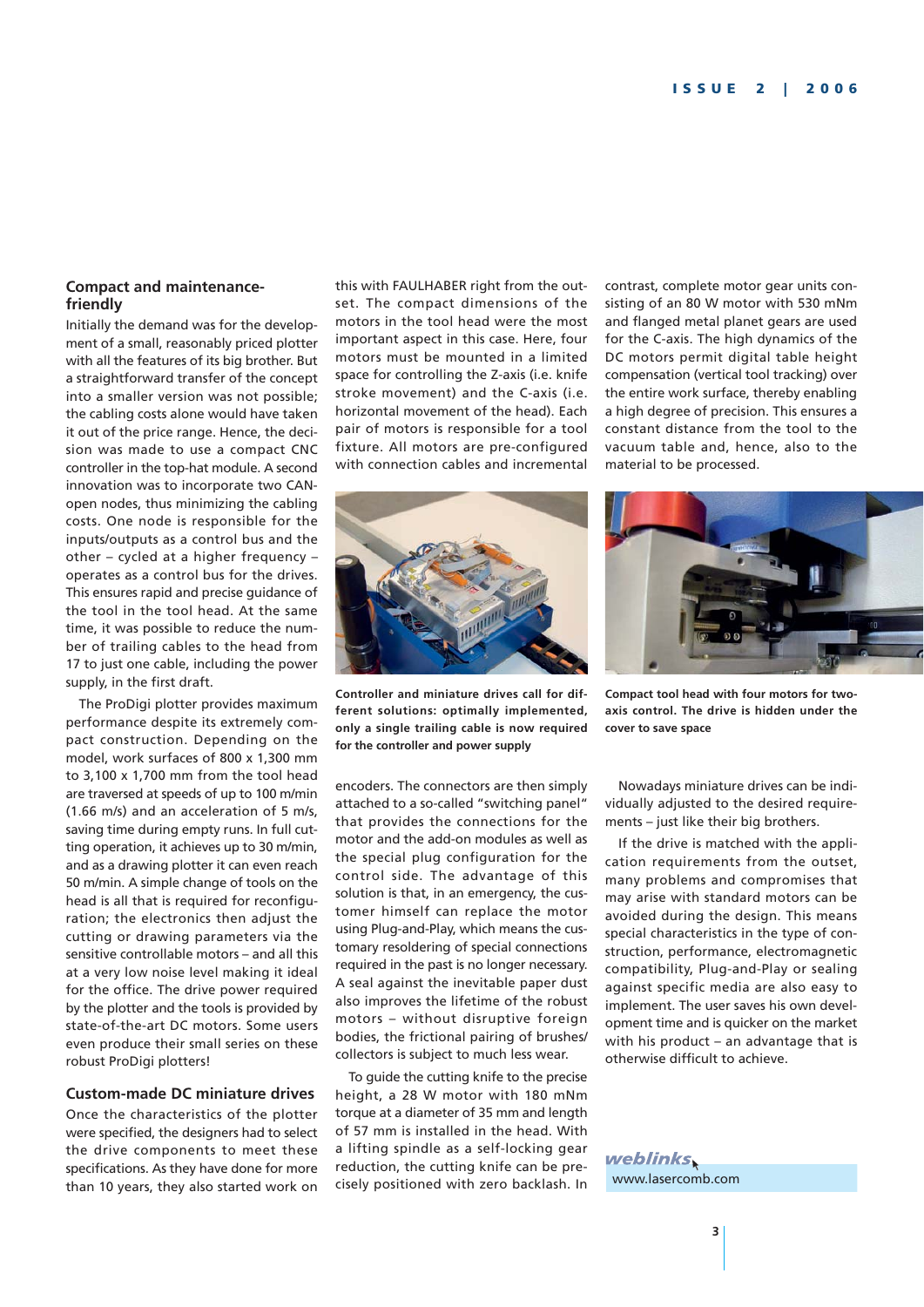

**APPLICATION: ENVIRONMENTAL PROTECTION**





## **ROBUST DC MOTOR DRIVES**

**Research often means coping with extreme conditions to retrieve the right data. Marine research is a case in point. Underwater sensors that plumb the depths of the world's ocean have to withstand not only temperature differences but also extreme pressures, yet still deliver reliable readings. Up until now, measuring devices secured to cables or hawsers have generally been used to record such data. This technique is proven and reliable, but the disadvantage is that the data does not become available until after the devices have been recovered. A different concept used in conjunction with state-of-the-art microdrive systems now allows completely independent recording by free-ranging underwater sensors and virtually online data transmission.**

As part of the international Argo project to monitor the oceans of the world, around 2,500 free-ranging floats have been deployed so far. In the final phase of the research project, the aim is to have 3,000 permanently deployable floats. The main job of all the sensors is to measure water temperature and salt levels at different depths. Other readings such as clouding of the water and plankton content can be added at a later stage as required. German sensor manufacturer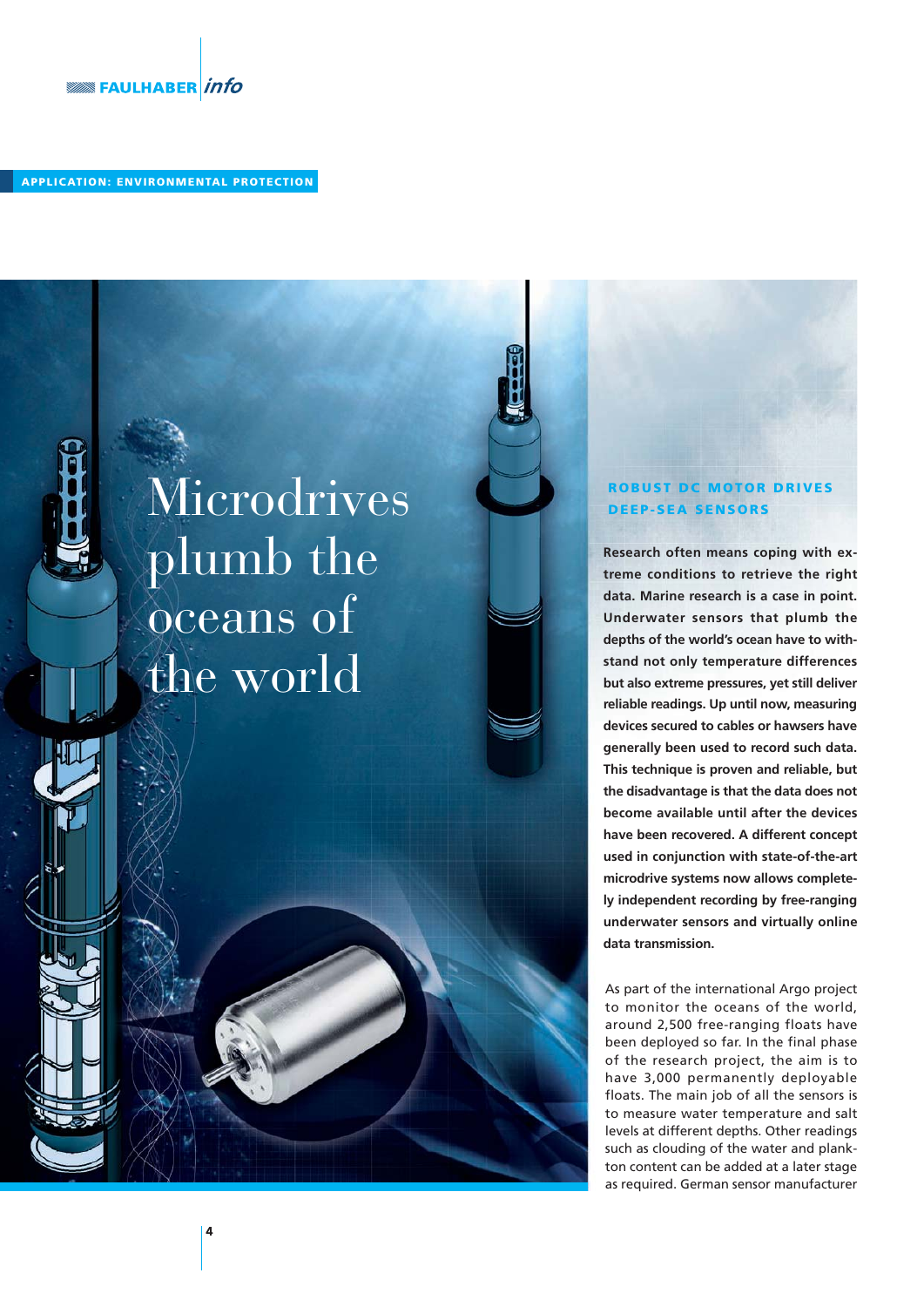Optimare Sensorsysteme AG, Bremerhaven, is responsible for building and servicing the NEMO floats contributed by Germany. To make the floats as universally productive as possible, they were designed as independently operating units. This means they are free-ranging, driven only by the currents of the ocean, and capable of recording data below ice as well as from a range of configurable depths. In order to transmit the data via satellite, they come to the surface at pre-determined intervals. To achieve the necessary level of reliability and absolutely maintenance-free depth control, Optimare works with German compact drive systems manufacturer FAULHABER. This is how they managed to come up with a robust, compact system for precise depth control of the underwater sensors.

#### **Putting a biological principle to technical use**

Since the beginning of time, many species of fish have used a gas bladder to control their buoyancy in the water. This allows them to float in the water without expending any extra energy, by a simple process of regulating the amount of gas in the bladder. This is also precisely what is required of the monitoring floats if they are to record data for the longest possible periods of time. A hydraulic piston filled with oil is the main flotation device. As oil is practically non-compressible, flotation can be maintained at almost any depth. In order to be able to steer the underwater sensor to the desired depth, the amount of oil in the swim bubble is varied via the piston. Depending on how well the bladder is filled, the overall density of the sensor changes and it sinks, floats or rises to the surface. A control piston serves as the drive element, by varying the gas pressure. To add the necessary muscle to these sensors, a DC micromotor performing at around 26 W drives the piston. Thanks to flange-mounted planetary gears with a reduction ratio of 1526 : 1 and a secondary spindle drive, the torque is sufficient to keep it working even at depths of 2000 metres. The motor produced by the micromotor specialists from Schönaich by its very nature has the best possible credentials for the job.

#### **DC drive still current**

Timo Witte, Project Manager for developing the NEMO floats, has this to say about it: "For our purposes, the properties of the DC brush motor are ideal. It starts up even with minimal voltage, and the controls are very simple to install in the on-board electronics as an on/off switch". This highly reliable standard motor, with compact dimensions of 35 mm in diameter and 57 mm in length teamed with high-performance output, speaks for itself. Its high efficiency – for a DC motor – of around 80% saves on





**NEMO floats being prepared for deployment (The current version can reach a maximum depth of 2000 m)**

power reserves. Timo Witte cites another key factor in the selection of this drive system: "Particularly crucial for any freeranging float is trouble-free start-up, even after long rest periods. This float is guaranteed to work for at least 3 years or for up to 150 dive cycles, but a service life of up to 5 years is quite on the cards. This means the motor has to be reliable enough to work for that period of time." As the actual transition time for setting the depth is only brief, brush wear and tear is not an issue, but the advantage of having a simple, reliable drive is huge. Temperature variations of more than 25 °C in the tropics through to subzero levels in the polar region or around 4 °C for long periods in deep-sea settings will not cause this standard motor any bother. The matching step-down gear is just like one of the standard gears in the catalogue, apart from its modified lubricating grease filler. State-of-the-art microdrives are now almost universally applicable to any field. In many cases a standard drive is sufficient; for tougher requirements it is no problem to produce perfectly adapted, customised versions.

weblinks. www.optimare.de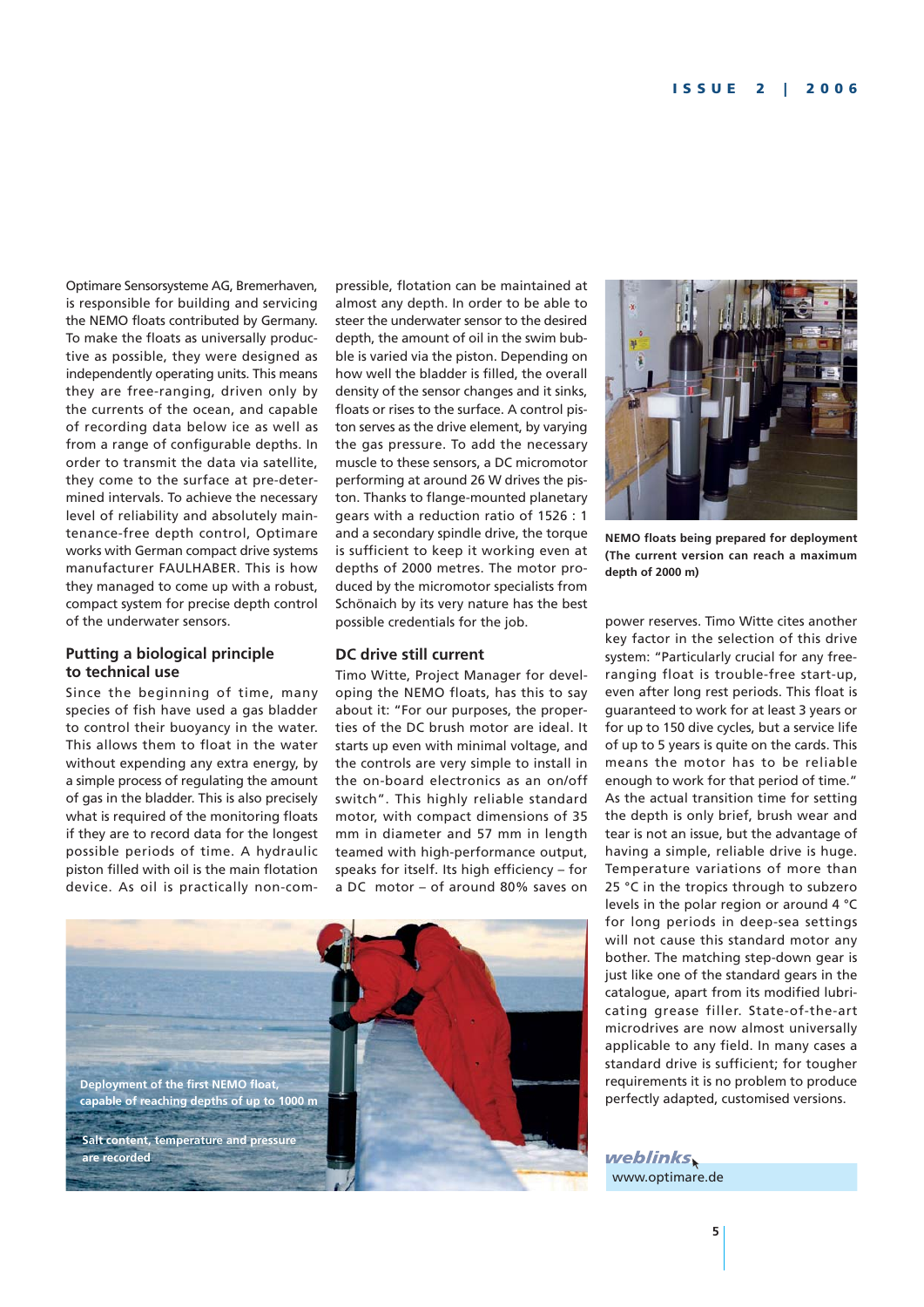

**AUTOMATION MEASUREMENT TECHNOLOGY APPLICATION**

## Precise measurement of bulk materials





### **BRUSHLESS DC SERVOMOTOR WITH**

**Bulk materials are, more or less, finely powdered solids with a certain ability to flow.** 

**They are stored and handled in many fields of technology. However, their tendency to form inclined surfaces or solidify over time – even at rest – can lead to the formation of bridges or shafts which can hamper (homogenous) discharge from the silo. What is more, collapsing bridges in the silo can even lead to the destruction of the container. To design the silo or pipelines appropriately, the designer has to depend on well-grounded data regarding the flowability of the respective material.**

Even in the era of computer-supported calculation processes, results are only as good as the data on which they are based. Established measurement values are therefore essential, especially in face of the countless different bulk materials with what may be extremely different fluidity properties. A new method for determining the material properties can now provide assistance. The ring shear tester developed by Dr.-Ing. Dietmar Schulze Schüttgutmesstechnik relies on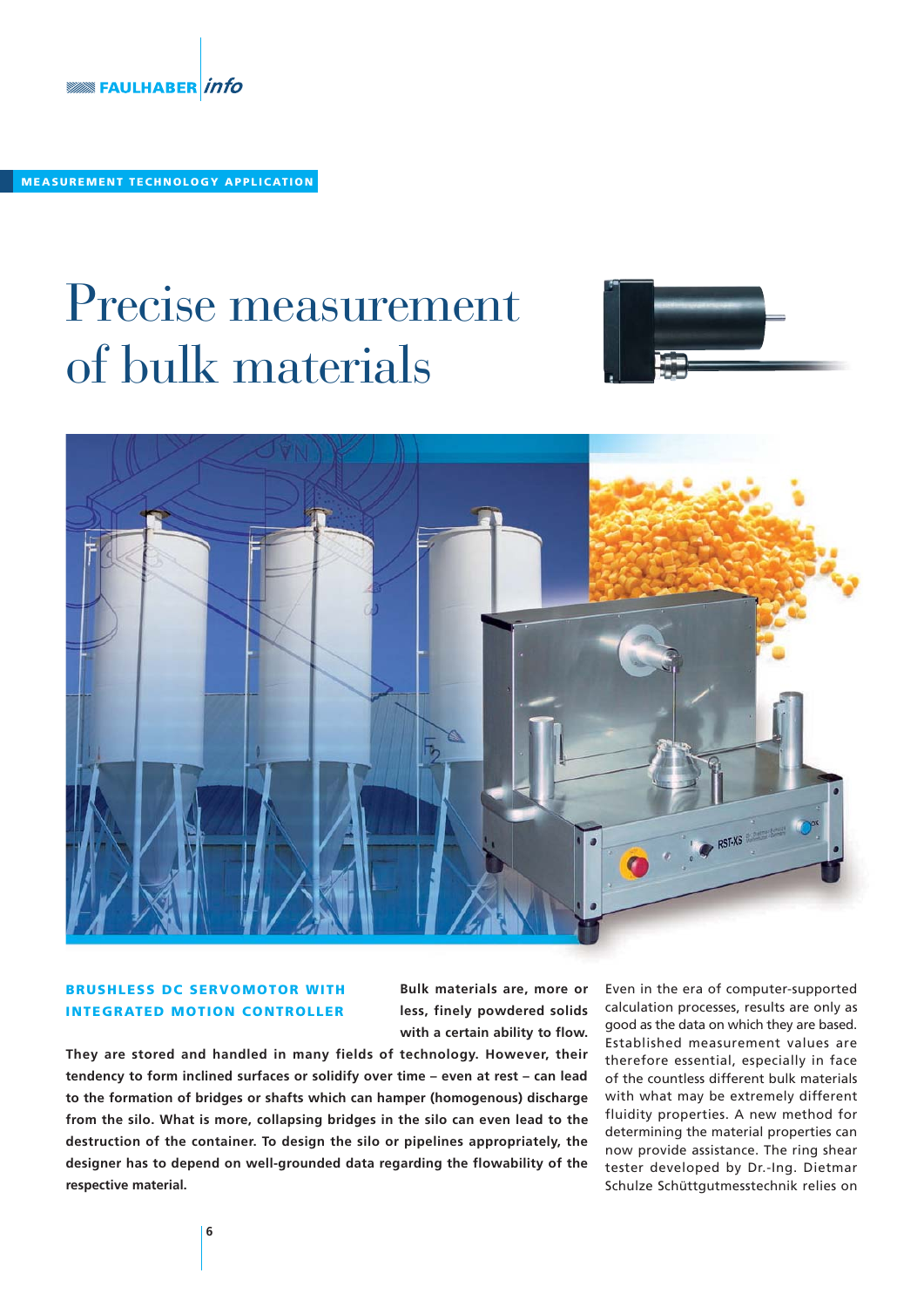a process that is largely oriented on the standards of the theoretical basics of bulk materials. Electronically commutated DC servomotors with an integrated motion controller from the miniature drive specialist FAULHABER ensure precise mechanical implementation of the control specification in the measurement instrument.

### **Automatically reproducible measurement values**

Current measurement processes for determining the properties of bulk materials are based on the measurement of angles of slope. Depending on the system used, this can result in (widely) differing values. A comparison of the data is therefore not possible but still provides good guidelines for assessing loads in practice. In contrast, the new method relies on sample preparation that is practically independent of the operator. The actual measurement then runs fully automatically and is easy to reproduce. For this, a material sample is filled into a circular shear cell and the surface is smoothed off. A cover ring, toothed on the lower surface, now presses on the sample in the rotatable bearing shear cell from above. This so-called normal tension, which is computer-controlled, is sensitively applied up to 20 kPa by an EC servomotor. The ring shear cell is then also driven by an EC motor with digital control in the direction of rotation and speed. The fixed cover on which the normal force acts is fixed via a beam system. In this way the shearing forces that occur in the sample can be determined with great precision. By varying the normal force and determining the associated shear forces, this provides a precise picture of the bulk material properties. Depending on the sample material, shear cells of 9 to 70 ml can be used with the same measurement tester. The servomotors supply the required drive power for this.

#### **Focus on sustainable precision**

Any precision measurement instrument naturally places exceptional demands on

the drive. As well as excellent control of the RPM and power, a long service life is also important – with excellent long-term stability. Developer Dietmar Schulze (Dr. Ing.) stresses an additional point: "Measurement instruments of this type are only manufactured in relatively low numbers. It is essential that the drive can be quickly and easily incorporated in the instrument. Thanks to the integrated motion controller, the servomotor is quickly connected to the internal computer of the instrument. Separate development is no longer required for the controller. The compact dimensions and sensitive control of the sine-wave motor plus the well-graduated gears available for this solution are further advantages for the deployment of the measurement instrument."

In the case in hand, the RST-XS measurement instrument is equipped with two EC motors. One takes over control of the rotational movement of the shear measurement cell, the other is responsible for setting the normal force. With a diameter of only 35 mm and a length of 64 mm, the motors generate an output power of up to more than 90 W. Thanks to sinusoidal commutation, the drives can be sensitively controlled in compliance with application requirements in the RPM range of 5,000 to 10,000 rpm – an essential prerequisite for this application. As the EC motors are not subject to wear (except for the bearings), the reproducible longterm stability of the measurements is assured. Integrated Hall sensors allow precise positioning and the motion controller takes on communication with the instrument computer. This relieves the computer of the actual motor control, allowing it to process signals already evaluated. State-of-the-art EC motors with integrated control electronics are suitable for a wide variety of tasks – no matter whether high-precision positioning and superior long-term stability is required or it's a question of extended full-load service life for deployment in automation technology. Thanks to the www.dietmar-schulze.de

electronics, integration in existing control environments is simple and special knowhow of drive technology is not required, thus reducing the development costs and shortening the "time to market".

### *Measurement method using the ring shear tester*



Closely related to the theoretical basics of the mathematical consideration of bulk materials is the measurement with a ring shear tester. Here the sample is preloaded vertically with a force and then exposed to a shear deformation by turning the measurement cell. During this process, the force required for shear deformation is measured. As all parameters are specified to be reproducible, the values that are obtained are also reproducible and can be used to calculate the stiffness of the silo hopper walls as well as the diameter of the discharge outlet in order to avoid the formation of bridges.

### weblinks.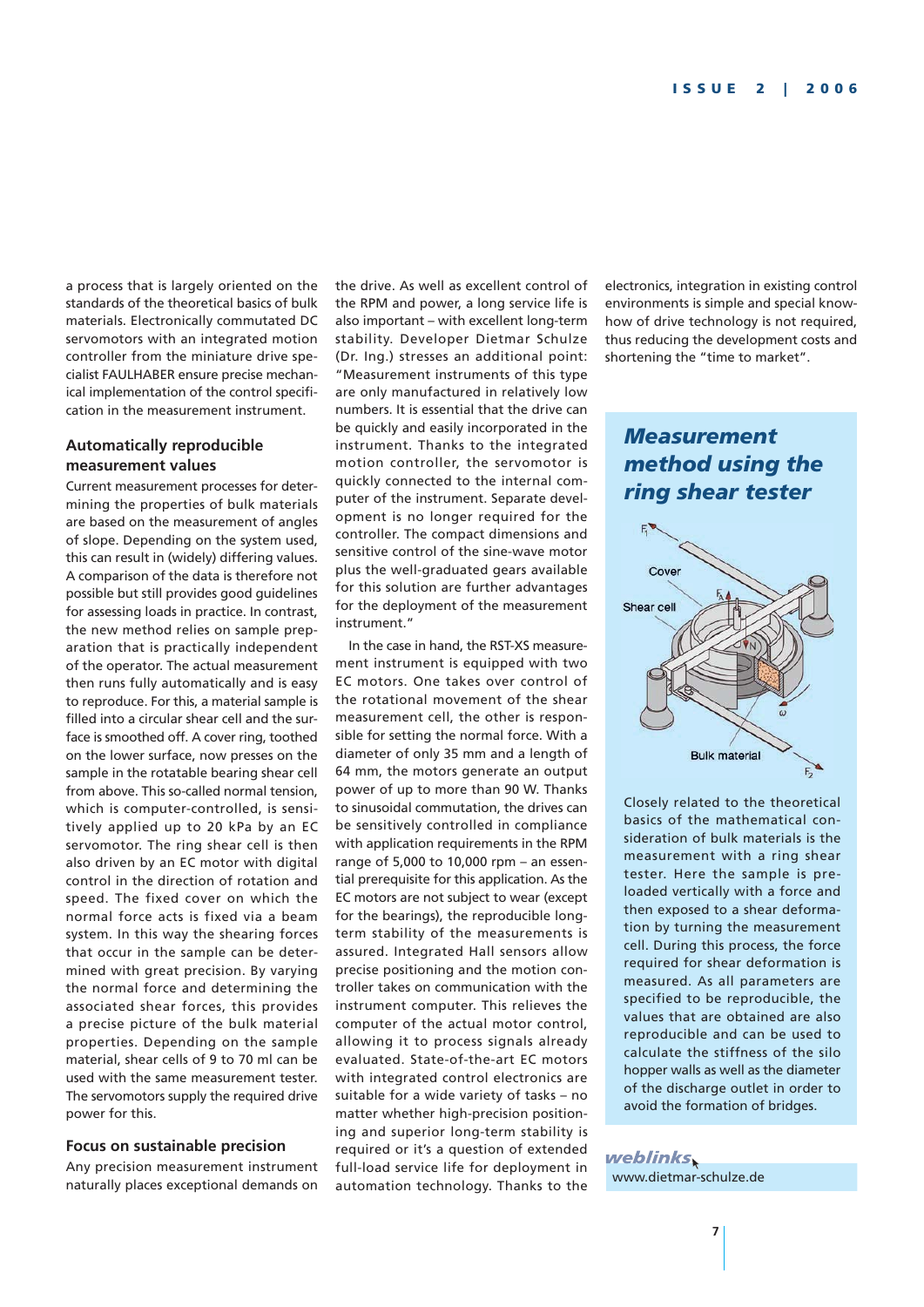

## Tracking down vibrations



#### **NOISE MEASUREMENT IN MICRO ELECTROMECHANICAL DRIVE SYSTEMS**

**Drive systems that have damaged or deformed components, such as gears, will generate undesirable noises during operation. Therefore, it is important to detect them during production so they can be dealt with accordingly. Laser vibrometry has proved to be an optimum measurement technique for this task, enabling non-contact, automatic and reliable quality inspection.**

The demands for highest quality and reliability require ever more time-intensive procedures for checking quality. It is often essential to subject each individual product to an additional final check before delivery in order to ensure an error rate of zero as far as possible. Non-contact optical measurement procedures – distinguished by useful features such as absence of interaction, accuracy and, especially, their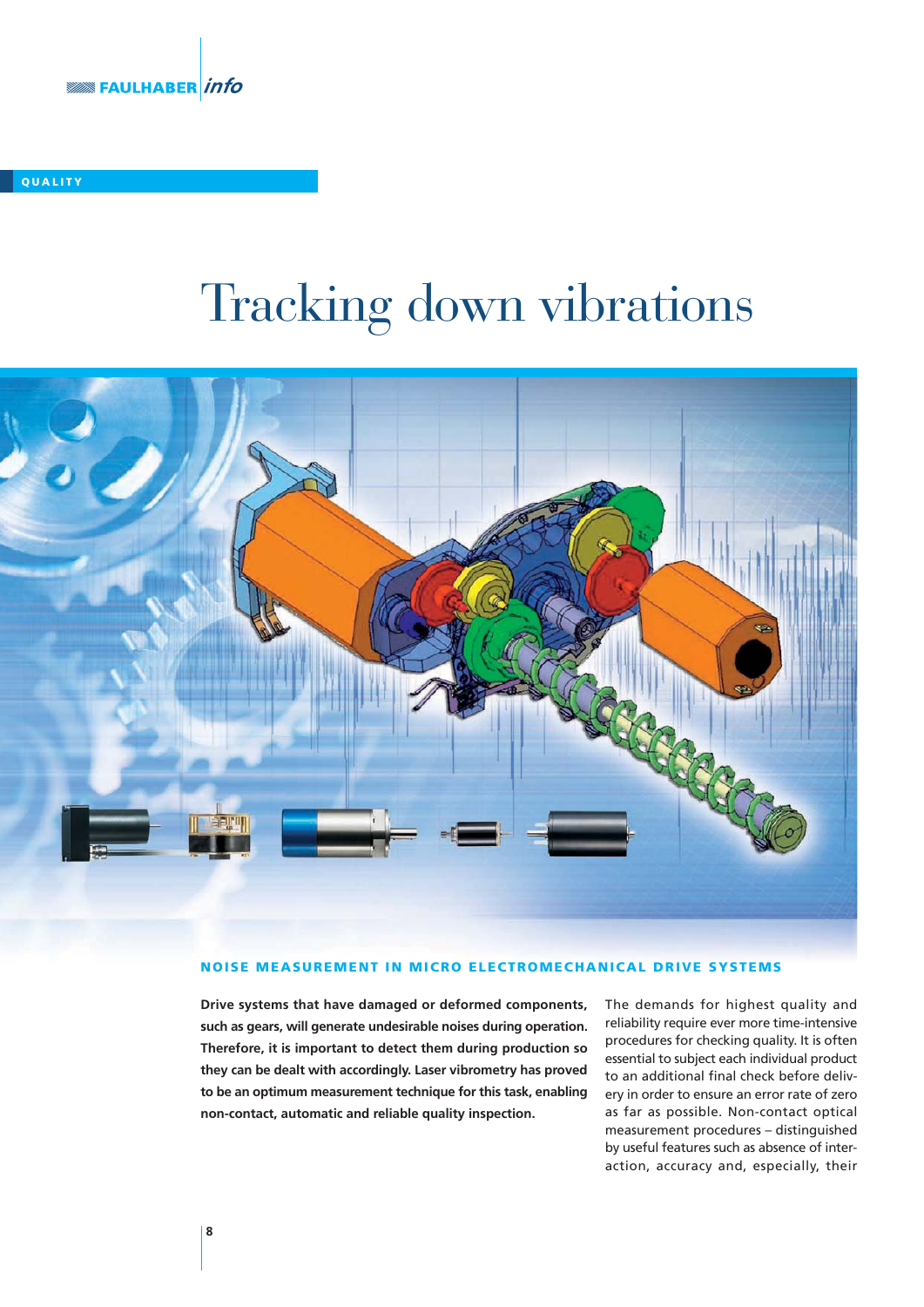advantages with regard to simple adaptation and stability – are being used increasingly for this purpose.

Studies were carried out first of all on the feasibility of automated quality monitoring regarding unwanted operational noise for a customized drive unit from FAULHABER which includes two motors, each with two drive units that have three gears. Even small deviations of the gear geometries produce typical noise characteristics that can be subjectively described as "rattling", "whimpering", "clicking" or "chirping" and that it should be possible to automatically detect in a test stand. The aim was to automatically and reliably analyze the noise characteristics described above at a throughput of 10,000 to 16,000 parts per day with a measurement duration of less than 50 s per test piece – in a cost-effective manner. The manual noise test stands constructed in an initial development phase were to be designed in such a way that integration in the automatic production line would be possible. In a trial run, the laser vibration meter proved to be the best measurement technique compared with airborne-sound measurement and the acceleration transducer.

#### **Construction of the noise test stand**

The test stand allows vibration-decoupled mounting of the test piece, where the vibration meter measurement head and the test piece holder are mounted on a common base plate. The vibration measurement is performed at suitable, empirically determined location of the drive at the optimum working distance of the laser. The evaluation software performs the recording and evaluation of the vibration meter data as well as the motor current for the calculation of the system rpm. From the two signals, the energy bands are analyzed using frequency analysis in the vicinity of the 1st and 2nd order of rotation. The classification of the test pieces is then carried out by comparison with a threshold value.



**Noise measurement of the drive system in the test stand using a laser vibration meter**





**Typical gear damage**

The system reliably identifies all noise characteristics; a test time of 17 seconds, including handling, was achieved. It was also possible to realize the necessary throughput of up to 16,000 drives per day with 8 test positions.

After the positive experiences obtained with the manual noise test stand, testing within an automatic production line is now in preparation with the aim of subsequent integration in an existing assembly line. Thus, the micro drive systems can be identified/sorted automatically and reliably in accordance with acoustic standards – a further contribution towards ensuring the recognized high quality of FAULHABER products.

weblinks. www.polytec.de www.faulhaber-group.com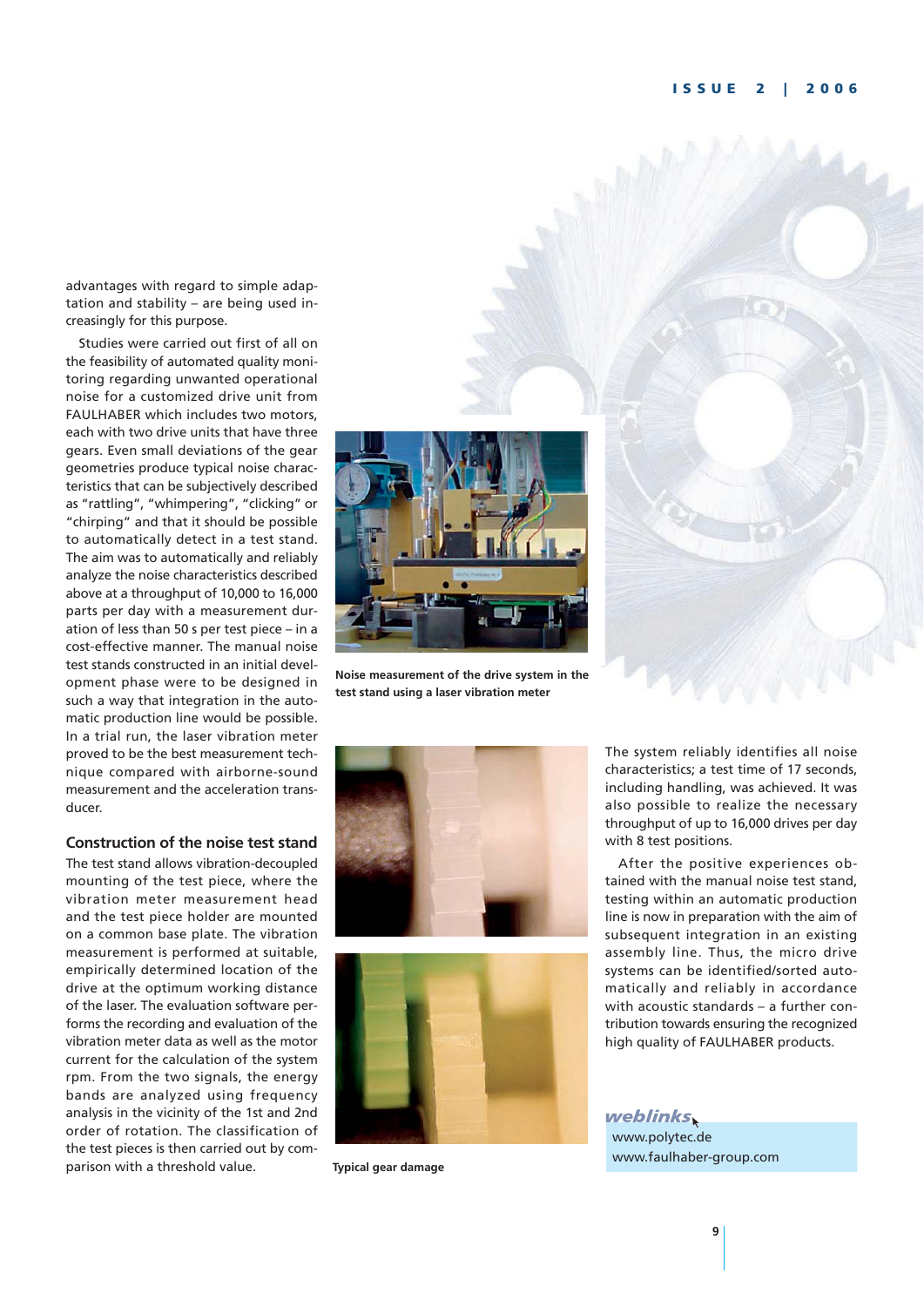#### **NEW DEVELOPMENTS**

### *Micro-stepping precision*





### **ARSAPE ADM 1220/1220 S series**

With the new ADM 1220/1220 S series – and true to the maxim "greater performance in the smallest space" –, ARSAPE has extended its product portfolio in the 12 mm diameter range by including another powerful drive. Boasting a length of just 17.2 mm, it has a lot to offer. A torque of more than 1 mNm is available at a resolution of 20 full steps per revolution. The "boost"-ability of the ADM 1220/1220 S series means torque can be significantly increased when required, which is particularly useful for critical motion sequences. A shaft diameter of 1.5 mm ensures maximum rotational stability.

The motor is constructed using magnetic disk technology that ensures the homogeneity of the magnetic circuit. It is available in two versions, where the standard version ADM 1220 provides a resolution of 20 full steps per revolution with a holding torque in the de-energized state.

Because of its exceptional sinusoidal torque, the motor in the ADM 1220 S version is fully micro step-capable and offers a resolution of 160 steps per revolution. This means the motor operates with extreme precision even at very low rpm. Its rpm range extends from below 10 up to and beyond 6,000 rpm.

The ADM 1220/1220 S series is designed primarily for applications in optics, telecommunication or medical device technology, where high precision is essential. A matching and varied gear program, also with a diameter of 12 mm, extends the operational possibilities of the ADM 1220/1220 S series and makes it possible to increase the torque up to 300 mNm.

# *12 mm*

*Maximum performance, miniature footprint*





#### **FAULHABER 1224 SR series**

The new 1224 SR series of DC miniature motors in the 6, 12 and 15 Volt models features a diameter of 12 mm – for maximum performance in the smallest of packages. Its "Faulhaber® system" ironless rotor achieves unparalleled dynamics and high efficiency due to its very low inductivity and extremely small angular momentum. As a result, the new 1224 SR series achieves speeds of up to 13,800 rpm, a stall torque of 5.4 mNm, and 1.8 mNm continuous torque rating plus a delivery rate of up to 2 Watt.

The modular concept, with uniform 12 mm diameter, enables an impressive variety of possible combinations through a large choice of all-metal precision gearheads with reduction ratios of 4:1 to 154.000:1. True planetary gearing in a compact design offers high output torques of up to 450 mNm. Spur gearheads with pre-loaded gears provide high-precision, backlash-free movements of the output shaft.

The 30B series magnetic encoder, available to match the motor, uses a low-inertia, multipolar magnetic disk and Hall sensor technology, plus a TTL level output with 10 lines and 2 channels to ensure the precise velocity and position control of the output shaft of motor and gears as well as the direction of rotation.

These drive systems are extremely well suited for a wide variety of applications in fields such as medical device technology, instrumentation, safety engineering, automation and the aerospace industry, which demand high dynamics and reliability.

**weblinks** 

weblinks. www.faulhaber-group.com/news www.faulhaber-group.com/news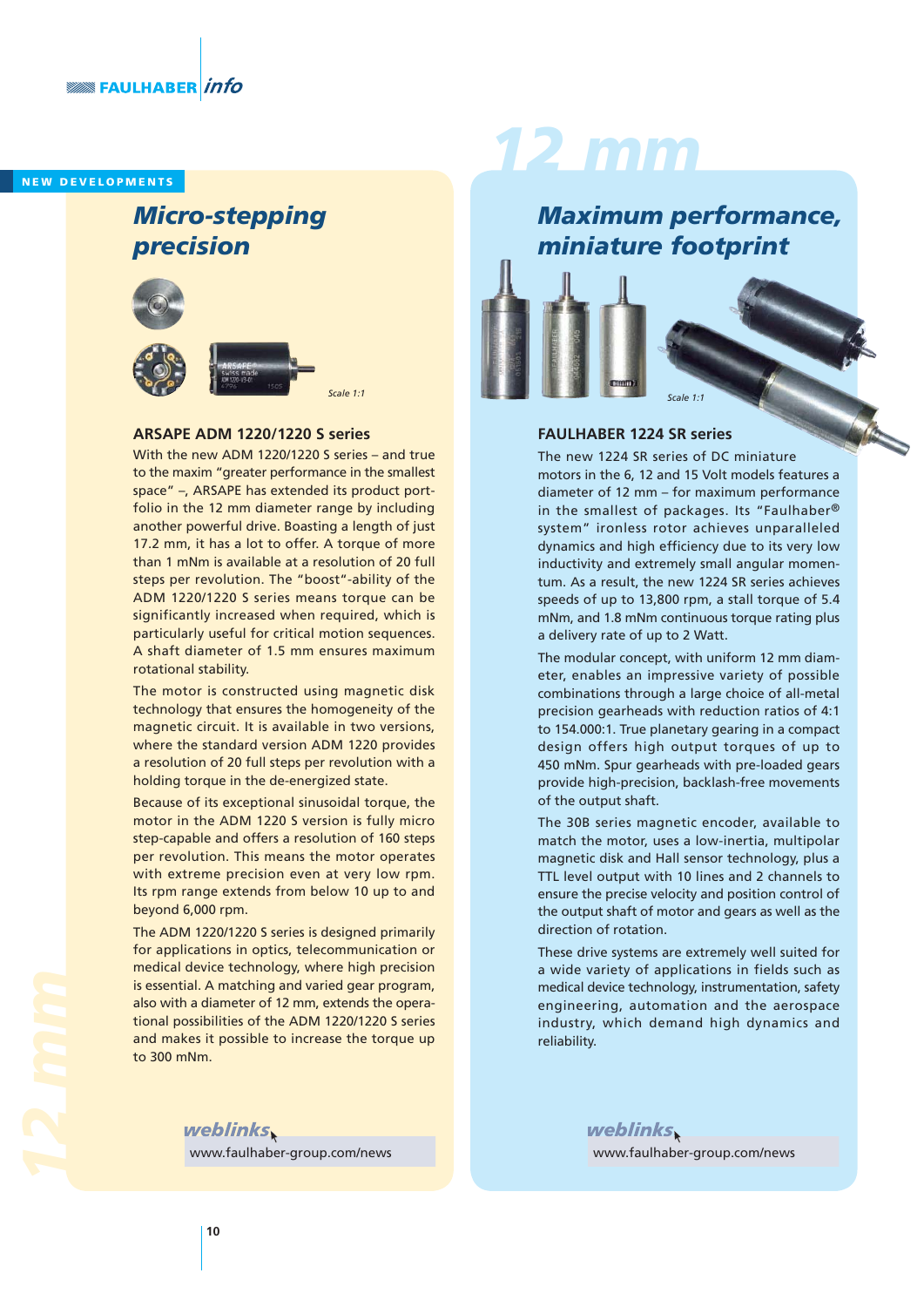## Think global, drive local

#### **FAULHABER GROUP ON EXPANSION COURSE**

**Global production and a consistently high level of competence delivered by qualified consultants providing support on site all over the world – these are the reasons why the FAULHABER Group is such a frontrunner in the global market.**

**SINGAPORE** To ensure the best possible support for customers with projects in the Asian region, FAULHABER has now opened its own office in the promising Asian market. Starting 1 November 2006,

the company's applications consultant, Karsten Weilandt will be available at the German Centre in Singapore to provide customer support on site and coordination of after-sales service and purchasing activities.

**ROMANIA** In July 2006 a new production plant was commissioned in Jimbolia, Romania. Assembly work for various components and the FAULHABER gear range is completed there in a total production area of 900 m². Relocating these production processes to the new site allows FAUL-HABER to manufacture its recognized highquality products at marketable prices and thus ensure the global competitiveness of its own operations and its customers.

**GERMANY** On 23 October 2006 in Schönaich, the birthplace of Fritz Faulhaber GmbH, the first sod was turned of the third construction phase for further expansion of FAULHABER's production and administration buildings. As well as a new customer center with generously proportioned training rooms, additional space for other automated production lines and a new logistics area is being built to house the very latest materials handling technology.







weblinks. www.faulhaber-group.com

#### **IMPRINT**

#### **Publishing/Editing:** The FAULHABER Group

#### **DR. FRITZ FAULHABER GMBH & CO. KG**

Schönaich · Germany Tel.: +49 (0)70 31/638-0 Fax: +49 (0)70 31/638-100 Email: info@faulhaber.de www.faulhaber-group.com

#### **MINIMOTOR SA**

Croglio · Switzerland Tel.: +41 (0)91 611 31 00 Fax: +41 (0)91 611 31 10 Email: info@minimotor.ch www.minimotor.ch

#### **MicroMo Electronics, Inc.**

Clearwater/ Florida · USA Phone: +1 (727) 572-0131 Fax: +1 (727) 573-5918 Email: info@micromo.com www.micromo.com

#### **Design:**

Regelmann Kommunikation Pforzheim · Germany www.regelmann.de

#### FAULHABER info is

distributed free of charge to customers, prospective customers, employees and business associates of companies within the FAULHABER Group.

If you have not yet received a personal copy of this magazine and you are interested in future editions, please register for inclusion on the distribution list.

A brief e-mail to one of the addresses specified above is sufficient.